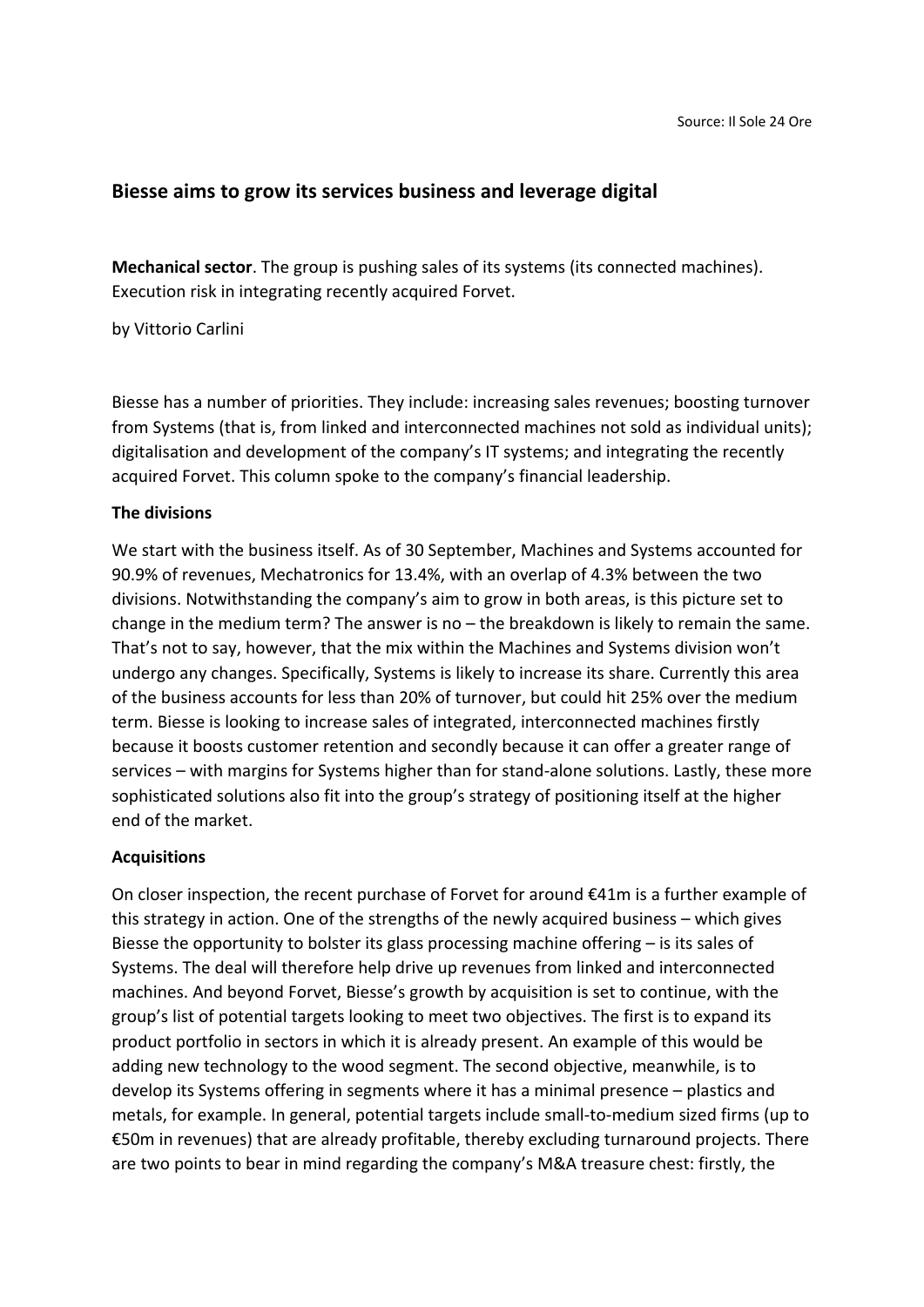group's prudent approach, and secondly, the fact that, as of 30/09/2021, its net financial position had improved to the extent that it now stands at €113.88m (which, however, also includes the €41m paid for Forvet). In addition, Biesse points out that it has committed credit lines of more than €125. All in all then, the group is confident it has a sound financial footing to support its future acquisition strategy.

#### **Execution risk**

That doesn't mean it's all plain sailing: the reality is more complex. And so, returning to the Forvet acquisition, we highlight a risk inherent to all acquisitions: execution. It's a risk that could impact the group's business, entailing, for example, a reduction in margins. Biesse shrugs off the concern, reminding us that Forvet is a highly profitable business. Naturally, given its lean structure, investments will be needed to further strengthen the company. But, on the other hand, in volume terms, the newly acquired company will be able to exploit Biesse's more extensive sales network Similarly, continues Biesse, while Forvet's ebitda margins may see a temporary fall before rising once again (albeit not to pre-acquisition levels), the ratio between ebitda and revenues at a group level will not undergo any dilution – on the contrary, it will see a benefit.

## **The digital world**

So much for Systems and M&A. But what about digitalisation? This is a common thread running through the company's business. The Sophia application– a technology allowing remote monitoring of a machine's use and how it is performing – is a good example. It allows Biesse to acquire data and information, thus improving both the product and its related service offerings. It also means that the customer can see, for example, whether the machine is being used correctly; or undertake preventative maintenance. As of today, the digital platform encompasses around 60% of new products built annually, with the company aiming to increase that percentage. But digitalisation extends beyond the Sophia app: as part of the project to boost services revenues (the target is to increase this to around 20% of the total business), digitalisation will underpin the creation and development of hubs supporting the company's services. The project, which will launch in the next 12 months and be gradually rolled out (starting from Italy), involves creating several hubs across a range of geographies: from the US (for North America), to Asia (in support of Southeast Asia) and China through to the Middle East and Italy (for Europe). A closer look reveals that the greatest investment will not be on physical buildings (in large part, already in place), but on IT and digitalisation processes. This will make managing and offering the services faster, more flexible and more efficient (for example, in the spare parts and support market).

# **The issue of raw materials**

We now turn towards the troublesome question of commodities. Recently we've seen a marked rise in raw materials prices. This results in a higher cost of sales, and risks putting a brake on companies' profitability – Biesse included. The company is aware of the issue, which could continue in the coming months, but remains confident. Firstly, it says, higher expenses are counterbalanced by greater operational efficiencies. And, as is customary in the sector, rising costs are reflected in its final prices. Finally, as the group points out,